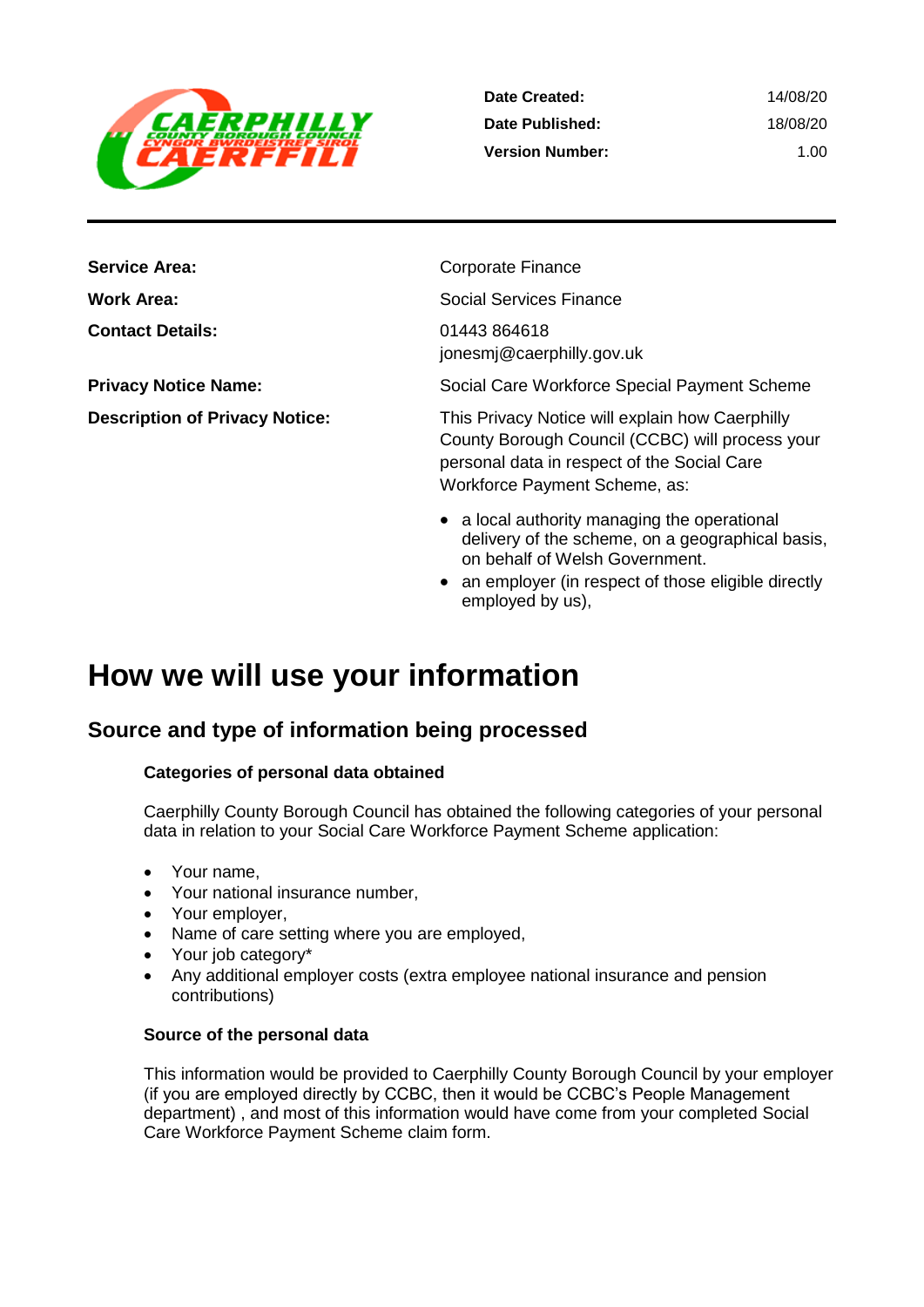# **Purpose and legal basis for using your information**

### **Purpose of processing**

The scheme has been introduced to recognise and reward the hard work and commitment of social care staff who have provided essential care to our most vulnerable citizens during the most challenging period of the Covid-19 pandemic.

While the scheme is funded by Welsh Government, welsh local authorities manage the operational delivery of the scheme, on a geographical basis, on behalf of Welsh Government.

This involves:

- identifying organisations and individuals that may have eligible employees from our records, for the purpose of issuing claim forms to them in order to pass these on to eligible employees.
- receiving and checking returns from employers (list of eligible staff who have submitted a claim and other information detailed in categories of personal data obtained above), to ensure the number of staff claimed for is in line with the size of the relevant care setting and undertake any further reasonable measures to verify the information provided.
- reimbursing employers in respect of these claims and claiming this money back from Welsh Government.
- collating returns from all employers into a master record of all eligible staff across the Caerphilly County Borough Council geographical area and checking national insurance numbers to ensure that an individual has not claimed more than once via different employers.
- sharing a list of national insurance numbers with the local authority who has the responsibility for maintaining a pan-Wales register of payments made, to check for duplicate payments across local authority boundaries.

In respect of those directly employed by us, we will also:

- identify you from our records in order to provide you with a claim form.
- receive and retain your completed claim form.
- process your payment(s) via payroll.
- compile a list of eligible CCBC employees who have submitted a claim, for the processing detailed above.

#### **Legal basis for processing**

In order for the processing of personal data to be lawful under the General Data Protection Regulations 2016, a valid condition from Article 6 of the Regulations must be identified, which is outlined below:

Article 6(e) – The processing is necessary for the performance of a task carried out in the public interest or in the exercise of official authority vesting in the controller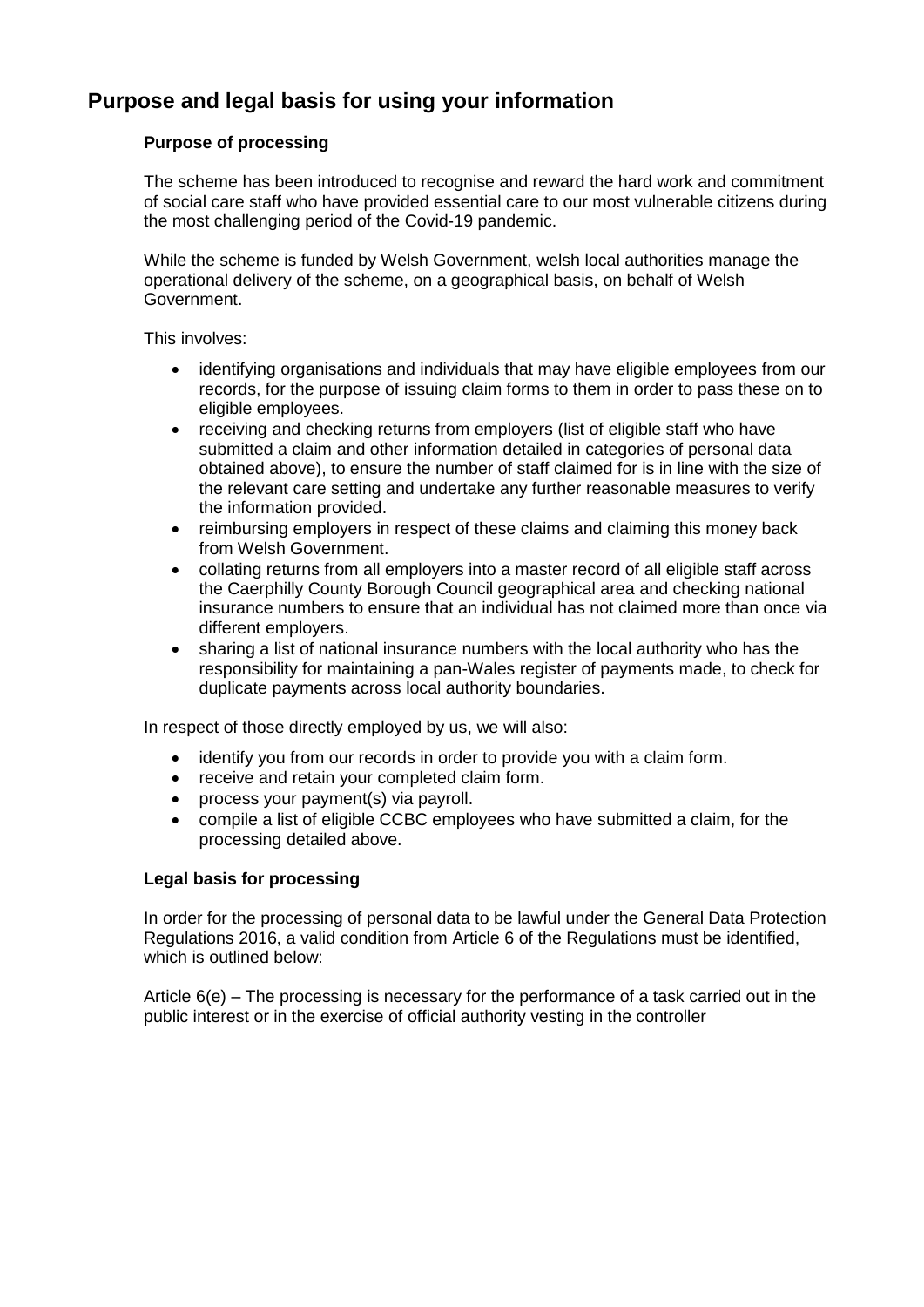### **Who will have access to your information**

#### **Identity of Data Controller and Data Protection Officer**

The Data Controller for your information is Caerphilly County Borough Council. The Data Protection Officer is:

Ms Joanne Jones Corporate Information Governance Manager / Data Protection Officer Email: dataprotection@caerphilly.gov.uk Tel: 01443 864322

Other Data Controllers may also be responsible for your information, depending on the specific circumstances.

#### **Details of main users of your information**

The main user of your personal data will be Corporate Finance.

If you are a CCBC employee, your personal data will also be processed by People Management (HR) including payroll.

#### **Details of any sharing of your information with other organisations**

Details of individuals who have submitted claims will not usually be shared with Welsh Government, only summarised data setting out costs and number of payments by employer. However, we may need to provide details of individual claims where there is a query, anomaly or an appeal.

We will share a list of the national insurance numbers in respect of claims with the local authority who has the responsibility for maintaining a pan-Wales register of payments made to check for duplicate payments across local authority boundaries

Under paragraph 17 of Schedule 8 the Government of Wales Act 2006 the Auditor General for Wales has extensive rights of access to documents and information relating to monies provided by the Welsh Government.

If you are a CCBC employee, payments will be made through payroll to ensure the proper treatment of income tax and national insurance, and to facilitate the appropriate notifications to the Department for Work and Pensions.

#### **Requests for information**

All recorded information held by Caerphilly County Borough Council may be subject to requests under the Freedom of Information Act 2000, Environmental Information Regulations 2004 and Data Protection legislation.

If the information you provide is subject to such a request, where possible Caerphilly County Borough Council will consult with you on its release. If you object to the release of your information we will withhold your information if the relevant legislation allows.